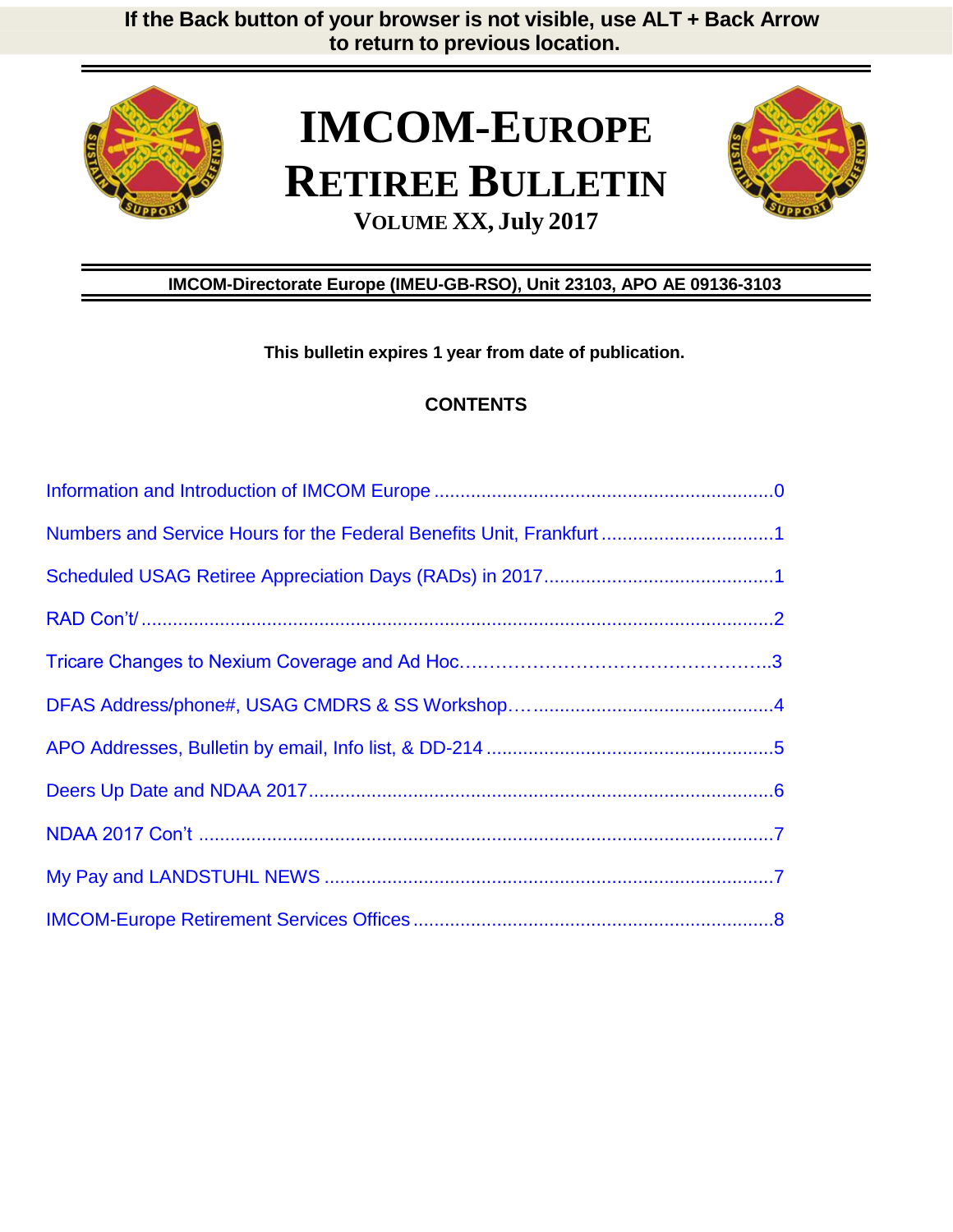IMCOM-Europe publishes the Retiree Bulletin twice a year (June and December) in accordance with AR 600-8-7. The Retiree Bulletin is available at *http://www.imcomeurope.army.mil/webs/sites/europe\_life/retiree/index.html* and is also distributed by email to retirees who subscribed to receiving the Retiree Bulletin by e-mail. The purpose of the Retiree Bulletin is to keep retirees, their spouses, and family members informed of their rights and privileges, to update them on developments in the Army, and to inspire goodwill and a desire to support the Army in the civilian community. You may send inquiries or comments to the Editor about the IMCOM-Europe Retiree Bulletin to IMCOM-Europe (IMEU-GB-RSO), Unit 23103, APO AE 09136-3103. You may also contact the IMCOM-Europe Retirement Services Officer by calling military DSN 314-544-1530, civilian 0049- 611-143-544-1530, or e-mail: *[usarmy.sembach.imcom](mailto:usarmy.sembach.imcom-europe.mbx.usarmy-sembach-imcom-europe-rso@mail.mil)[europe.mbx.usarmy-sembach-](mailto:usarmy.sembach.imcom-europe.mbx.usarmy-sembach-imcom-europe-rso@mail.mil) [imcom-europe-rso@mail.mil](mailto:usarmy.sembach.imcom-europe.mbx.usarmy-sembach-imcom-europe-rso@mail.mil)*.

Please direct all other questions to the retirement services office at your local United States Army garrison (page 9).

Circulation: 7,300

COMMANDER AND EDITORIAL STAFF:

Lieutenant General Frederick "Ben" Hodges Commanding General, USAREUR

Mr. Michael D. Formica Director, IMCOM Directorate-Europe

Mr. Stacy Hendrix Soldier for Life - Retirement Services Officer, IMCOM Directorate-Europe (Editor)



Dear Retirees, Family Members, and Annuitants:

As we get ready to celebrate the  $4<sup>th</sup>$  of July, this Bulletin serves to recognize and inform Retirees and Families residing in Europe who have contributed to our nation's independence. I look forward to seeing you at one of the retiree events during 2017. Remember, the quicker you bring up issues and problems, the quicker we can tackle them and find solutions where possible.

> Stacy Hendrix IMCOM Directorate-Europe RSO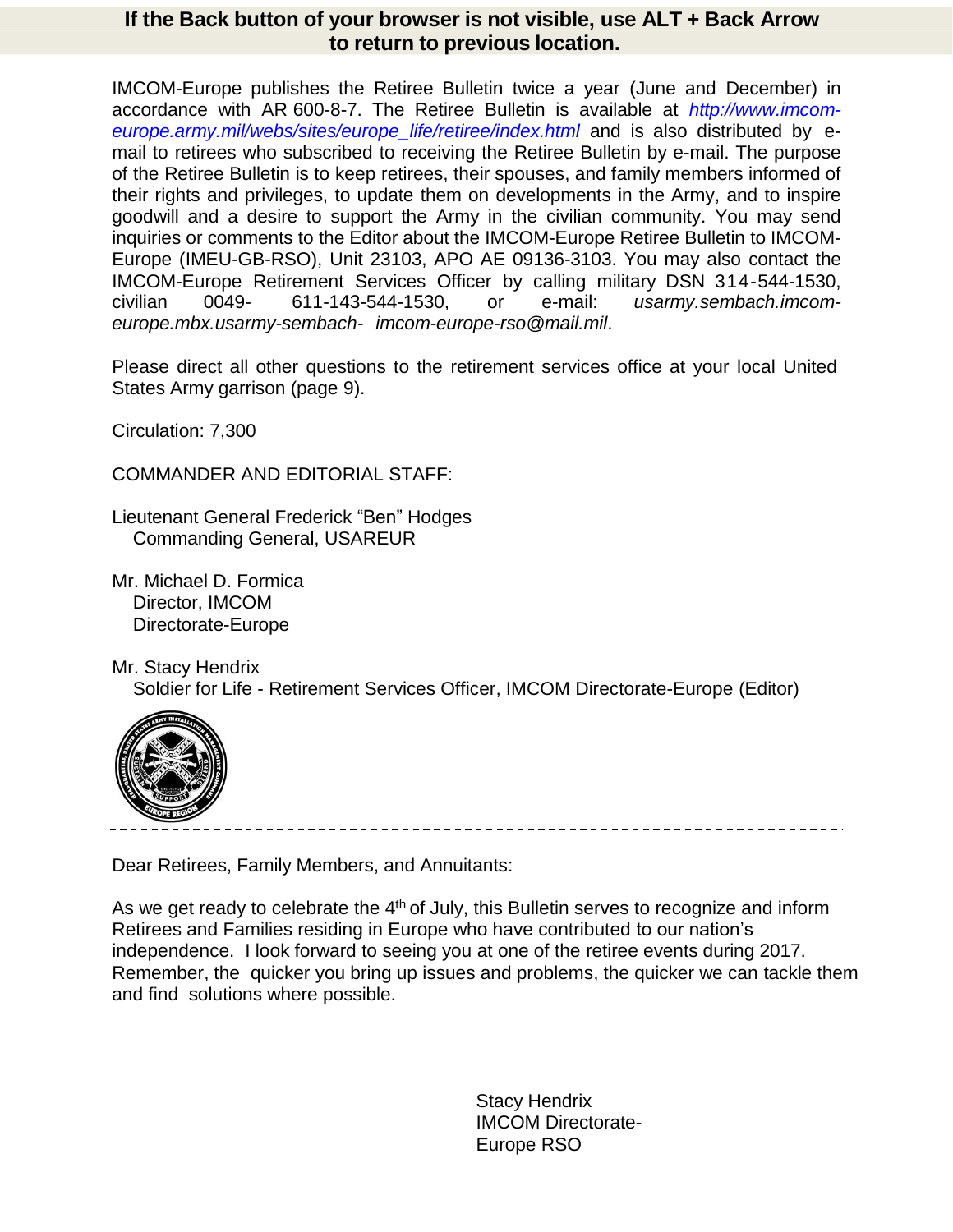#### **CONTACTING THE IMCOM DIRECTORATE EUROPE RSO**

The IMCOM Director-Europe RSO is located on Sembach Kaserne and may be contacted by telephone at military 314-544-1530 or civilian 0049-(0)611-143-544-1530, Monday through Friday only, from 0800 to 1500.

#### **CONTACT DETAILS AND SERVICE HOURS FOR THE FEDERAL BENEFITS UNIT, FRANKFURT CONSULATE**

The Federal Benefits Unit (FBU), Frankfurt Consulate, administers Federal benefits programs for Americans residing in **Austria, Germany**, **Liechtenstein**, and **Switzerland**. **The FBU may be contacted as follows:**

Telephone: 0049-69-90-555-1100 Fax: 0049-69-749352

E-mail address: *[fbu.frankfurt@ssa.gov](mailto:fbu.frankfurt@ssa.gov)*

Opening Hours: Monday through Friday 0800 to 1100

The office is closed on German and American holidays and on the last Thursday of the month.

The FBU does not help retirees and annuitants with military retired-pay issues. Please refer to the last page of this bulletin to find an RSO to help you with issues involving DFAS-Cleveland. You may also contact DFAS-Cleveland directly (contact information is on page 3).

# **SCHEDULED USAG RETIREE APPRECIATION DAYS (RADS) IN 2017**

Please note that event dates are subject to change based on military priorities. Always check with your local garrison Soldier for Life – Retirement Services Office before departing for an event.

**USAG Ansbach:** A RAD will be held on Weds, 25 October 2017, at the Von Steuben Community Center on Bismarck

Kaserne from 1000 to 1400 (doors open at 0900 for registration and close at 1300). Medical services will include flu shots and other vaccinations, medical screening, diet counseling, eye exams, blood-pressure screening, blood-sugar testing, and pharmacy information. Representatives of the following services will attend: The Chaplain's Office, customs, Red Cross, Army Community Services (ACS), the ID-card office, the passport office, the Installation Access Control System, the legal office, local associations, AAFES, and the Service Credit Union. Representatives of the following outside agencies will attend: The Veterans Administration, and DFAS-Cleveland for Retired-pay records audit and assistance. In addition, the USAG has requested the FBU, Frankfurt, to attend the event. Please note that military missions may cause the location to change.

**USAG Bavaria:** The RAD will be held on Tuesday, 24 October 2017, in building 244, Main Post, from 0900 to 1400 (doors open at 0800 for registration and close at 1300). Medical services will include flu shots and other vaccinations, medical screening, diet counseling, eye exams, blood-pressure screening, blood-sugar testing, and pharmacy services. Dental services will provide retirees with oral hygiene information and screening appointments. Representatives of the following services will attend: The Chaplain's Office, customs, Red Cross, ACS, the ID-card office, the passport office, the Installation Access Control System, the legal office, local associations, AAFES, and the Service Credit Union and Community Bank. Representatives of DFAS- Cleveland, and the FBU, Frankfurt (for SSA and VA information), will attend if they have funding. Please note that military missions may cause the location to change.

**USAG Benelux:** On Saturday, 21 October 2017, the USAG will host a RAD in the medical clinic at SHAPE from 0900 to 1200 (doors open at 0800 for registration and close at 1100). Garrison support agencies will be represented.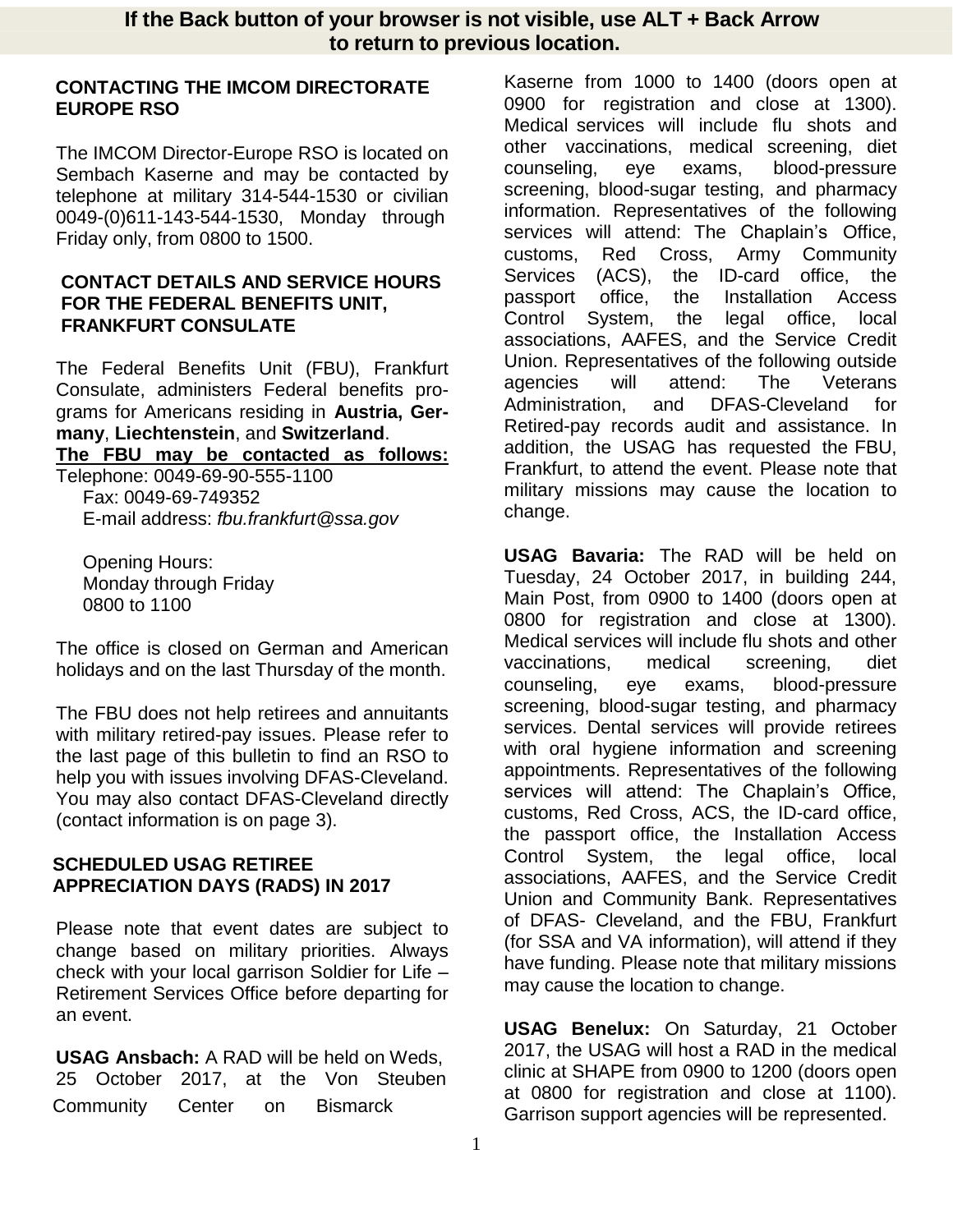Representatives from DFAS-Cleveland will also attend to audit retired-pay records and provide assistance. Please note that military missions may cause the location to change.

**Schinnen Community:** On Friday, 20 October 2017, the RAD will be in building 39, Community Events Center, from 1000 to 1400 (doors open at 0930 for registration and close at 1300). Garrison support agencies will be represented. Representatives from DFAS-Cleveland will also attend to audit retired-pay records and provide assistance. Please note that military missions may cause the location to change.

**USAG Italy:** On Thursday, 26 October 2017, the USAG will host a RAD from 0900 to 1300 for all retirees and their family members. Anticipated services include dental and medical (for example, audiology, blood-pressure screening, diabetes information, family practice, immunizations, infection control, nutrition care, occupational therapy, orthopedics, optometry, pharmacy, TRICARE services, wellness advice). A representative from DFAS-Cleveland will be available, and the FBU, Rome, has been invited to attend. Currently, the event is scheduled to be held in the Army Health Center (bldg 2310) on Camp Ederle. Please note that military missions may cause the location to change.

**USAG Rheinland-Pfalz and Ramstein AFB:** A joint RAD will be held on Weds, 18 October 2017, at the Ramstein Officers Club from 0900 to 1400 (doors open at 0800 for registration and close at 1300). Community services will be available. DFAS-Cleveland and other community support agencies will be represented.

**USAG Stuttgart:** The RAD will be held on Thursday, 19 October 2017, at the Swabian Special Events Center on Patch Barracks (subject to change) from 0900 to 1400 (doors open at 0800 for registration and close 1300). Medical services will include flu shots and other vaccinations, diet counseling, eye exams, medical screening, blood-pressure screening, blood-sugar testing, and pharmacy information.

Ophthalmology services may also be offered, depending on personnel availability. Dental services will provide retirees only with oral hygiene information and exams. Representatives of the following services will attend: the Office of the Chaplain, customs, Red Cross, ACS, the ID-card office, the passport office, the Installation Access Control System, the National Archives and Records Administration, the legal office, local associations, the USO, AAFES, and the Service Credit Union. Representatives of DFAS-Cleveland, and the FBU, Frankfurt (for Social Security Administration (SSA) and Veterans Administration (VA) information), will attend if they have funding. The VFW and USAA will also attend. Please note that military missions may cause the location to change.

**USAG Wiesbaden:** The Army in Europe Retiree Appreciation Day hosted by USAG Wiesbaden will be on Saturday, 28 October 2017, in the USAREUR Mission Command Center from 0900 to 1300 (doors open for registration at 0800 and close at 1200). The event will include a speakers' program. The Commanding General, USAREUR, and the IMCOM Europe Director are invited to speak. The speakers' portion of the event will be from 0900 to 1000. Representatives from garrison agencies (for example, the ID-card office and Defense Enrollment Eligibility Reporting System, the Installation Access Control System, legal assistance, USAREUR Regional Medical Command, USAREUR Regional Dental Command) will be available during the day to answer questions and provide services. In addition, a representative from the FBU, Frankfurt will assist with SSA and VA questions.

#### **Would You Like a Speaker from HQDA at Your Next RAD?**

Here's your opportunity to invite a speaker from HQDA to speak at your installation's Retiree Appreciation Day! Please contact your local RSO. Available speakers include LTG (Ret) Jim Lovelace and SMA (Ret) Ray Chandler, the co-chairs of the CSA Retired Soldier Council, Mr. Mark Overberg, Director, Army Retirement Services, and Ms. Bentinck, the Deputy Director.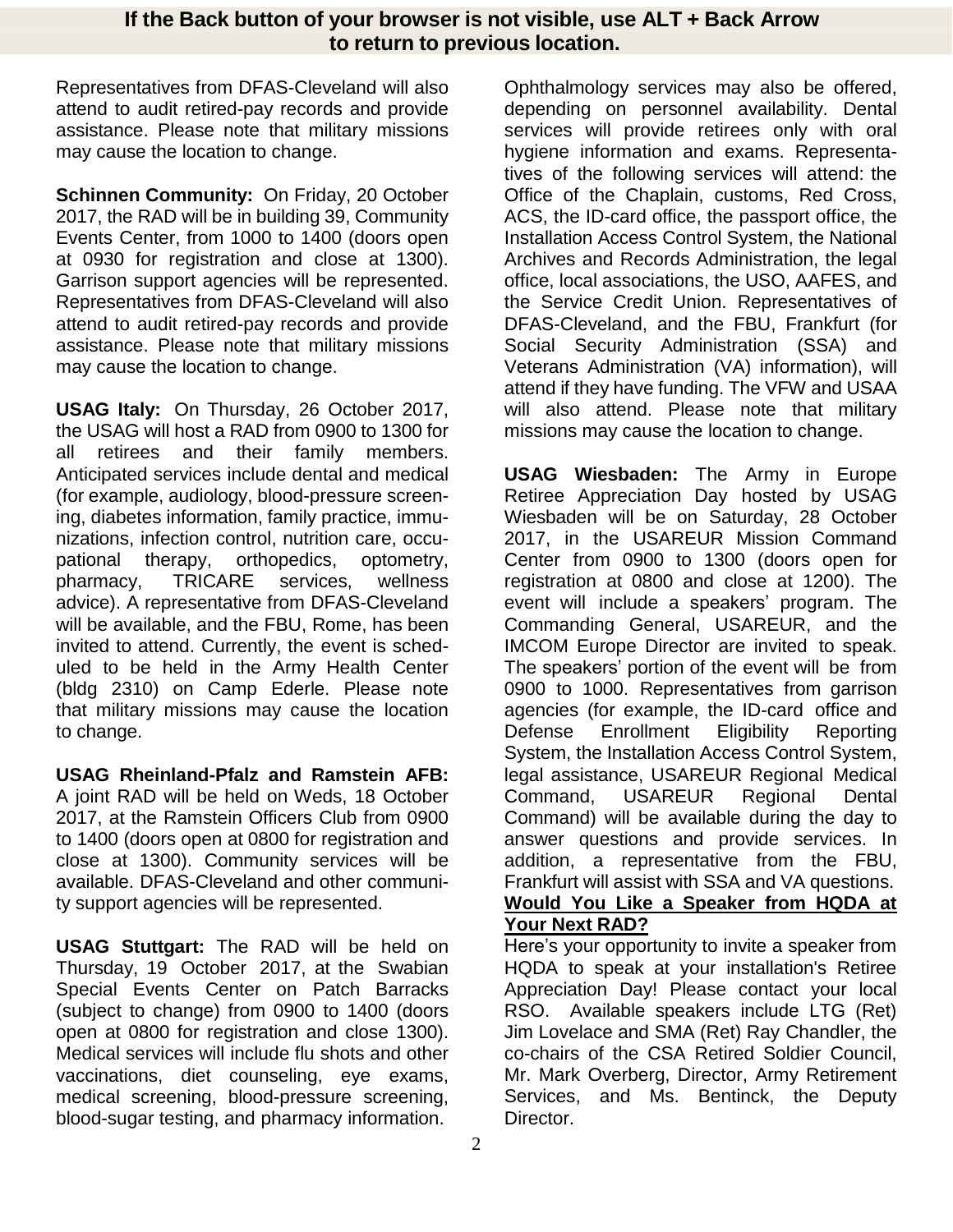# **TRICARE Changes to Nexium Coverage**

Starting on June 28, 2017, TRICARE will no longer include the drug Nexium in the preferred, or formulary, drug list, and it will no longer be available in military hospitals and clinics. In order to prepare for the change, patients are currently being asked to switch to one of the following three preferred alternatives that have been shown to demonstrate effective results.

- Omeprazole
	- Pantoprazole
	- Rabeprazole

Your doctor may determine that the preferred alternatives are not right for you and that Nexium is [medically necessary. \(To be](javascript:void(0))  [medically necessary means it is appropriate,](javascript:void(0))  [reasonable, and adequate for your condition.\)](javascript:void(0)) In those cases, TRICARE will continue to cover the cost of Nexium, minus the \$20 copay for a 90-day supply of home delivery and \$24 copay for a 30-day supply via a retail outlet. Your doctor must submit a prior authorization and a reason why it is medically necessary via the Express Scripts doctor line in order for you to fill your prescription. For patients who continue to use Nexium with a prior authorization but WITHOUT a doctor's medical necessity determination, the non-formulary copay cost will be \$49 for a 90-day supply via home pharmacy delivery or \$50 for a 30-day supply via a retail outlet.

# **What does AtHoc do anyway?**

The AtHoc mass-warning notification system sends registered users emergency warnings and other critical information, such as hazardous road conditions, reporting delays, and base closures due to severe weather. The notifications are mostly local, but may also be theater-wide.

The system notifies users in several ways: as a pop-up on their workstation computer, an email to work and home addresses, a text message to their cell phone, and a voicemail to their work,

home and cell phones. There is also a smartphone AtHoc application.

Everyone with a Common Access Card should register—all service members, civilians and contractors.

Step 1: From your work computer, look for the AtHoc icon, a purple globe, on the taskbar in the lower right corner of the screen.

Step 2: Scroll slowly over the icon to make sure the installation location is correct. The tag should read USAG Rheinland-Pfalz MWN Step.

3: Right click on the AtHoc icon and select Access Self-Service from the pop-up menu. Step.

4: Select the My Profile tab and update your basic information—first and last name, building number and organization.

Step 5: Scroll down to the Numbers section and enter your work phone and email. If you have a government issued mobile phone, enter that number under Phone-Mobile and Text Messaging.

You also have the option of entering a home phone and email address, and if you don't have a government issued mobile phone, a personal cell number as well. This is important: Enter all phone numbers as if dialed from the United States, starting with 01149. For example, a work number on Pulaski would look like this: 0114963134064203. When you enter your full phone number, you will receive a message that reads "Input format is not valid. Accept as is!" Click on "Accept as is!"

Do not enter DSN numbers.

Step 6: Save.

# **I'm a retiree. Can I register in AtHoc?**

If you do not have a CAC, you will not be able to register at this time. During severe weather or emergencies, please follow the USAG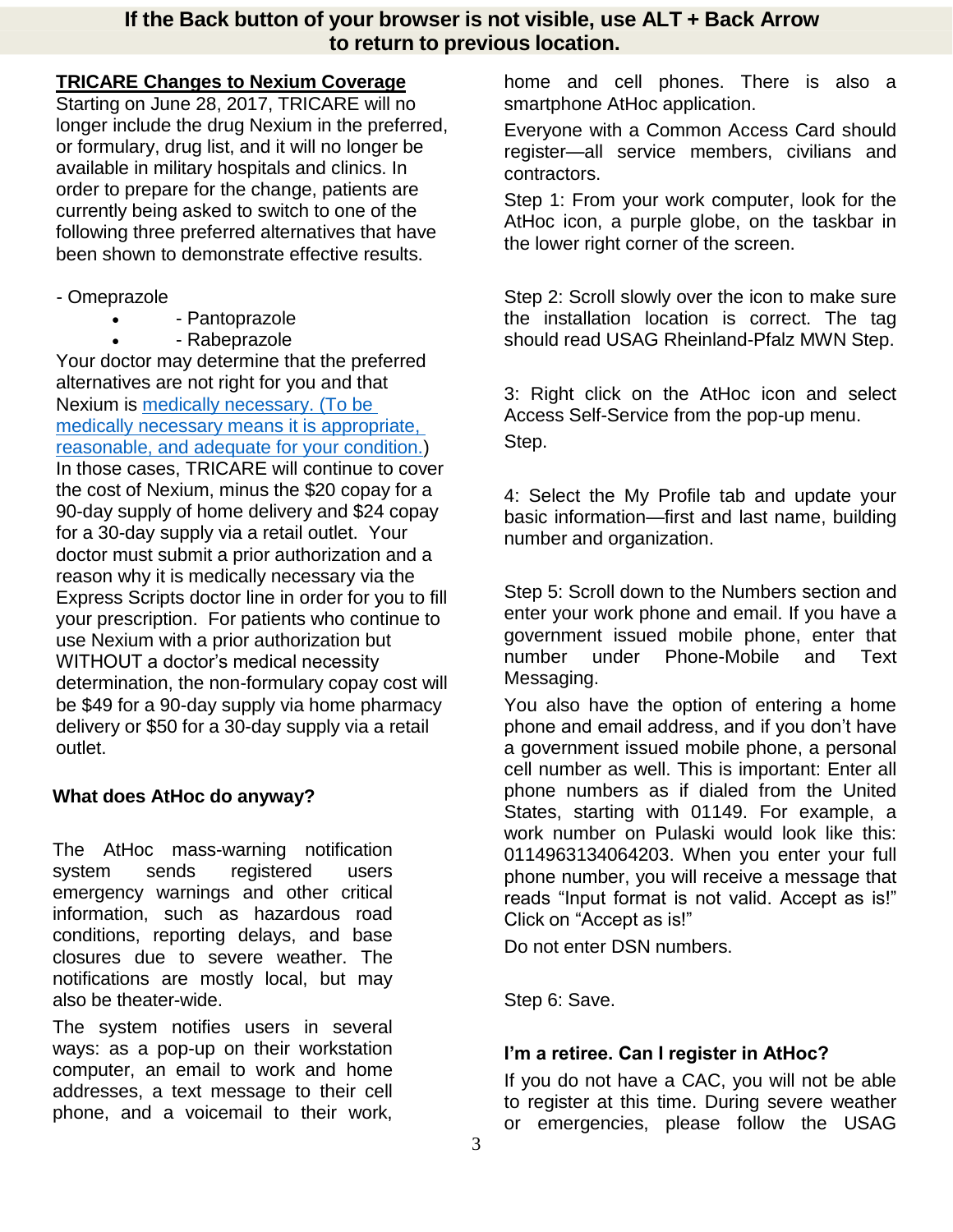Garrison Facebook page and tune in to AFN Network.

#### **DFAS-CLEVELAND MAILING ADDRESS AND TELEPHONE NUMBERS**

The DFAS-Cleveland centralized mail-handling operation addresses and telephone numbers are as follows: Defense Finance and Accounting Service U.S. Military Retirement Pay P.O. Box 7130 London, KY 40742-7130

Telephone: 1-800-321-1080 Telephone: 216-522-5955 Fax: 1-800-469-6559

Defense Finance and Accounting Service U.S. Military Annuitant Pay P.O. Box 7131 London, KY 40742-7131

Telephone: 1-800-321-1080 Telephone: 216-522-5955 Fax: 1-800-982-8459

#### **USAG ARMY GARRISON EUROPE COMMANDERS:**

**Ansbach** Colonel Benjamin C. Jones **Bavaria** Colonel Lance Varney **Benelux** Colonel Kurt P. Connell **Rheinland-Pfalz** Colonel Keith E. Dickenson **Stuttgart** Colonel Glenn K. Dickenson **Wiesbaden** Colonel Todd J. Fish **Vicenza** Colonel Steven M. Marks **LRMC** Colonel James A. Laterza

# **KMC Retiree Council is providing quarterly Surviving Spouse Workshop**

The goal of the workshop is to assist the KMC Retiree population in establishing a step by step casualty assistance file, to educate and provide important information so that the critical documents are in one place when they are needed. Discuss information about what to do when military spouse pass away, who to contact, what entitlements they may get Provide assistance to the Retirement community Army and Air Force with a detail list of what documents are needed for surviving

spouses and immediate family members to request survivor benefits. Things to consider joint accounts, someone to act on their behalf if both become incapacitated either physically or mentally, answer questions about who can help them with legal matters, civilian insurance, etc. The on hand staff includes Retiree Council members, JAG, ACS Survivor Outreach Services program, Casualty Operations, AF Mortuary Affairs, and Retirement Service Officers.

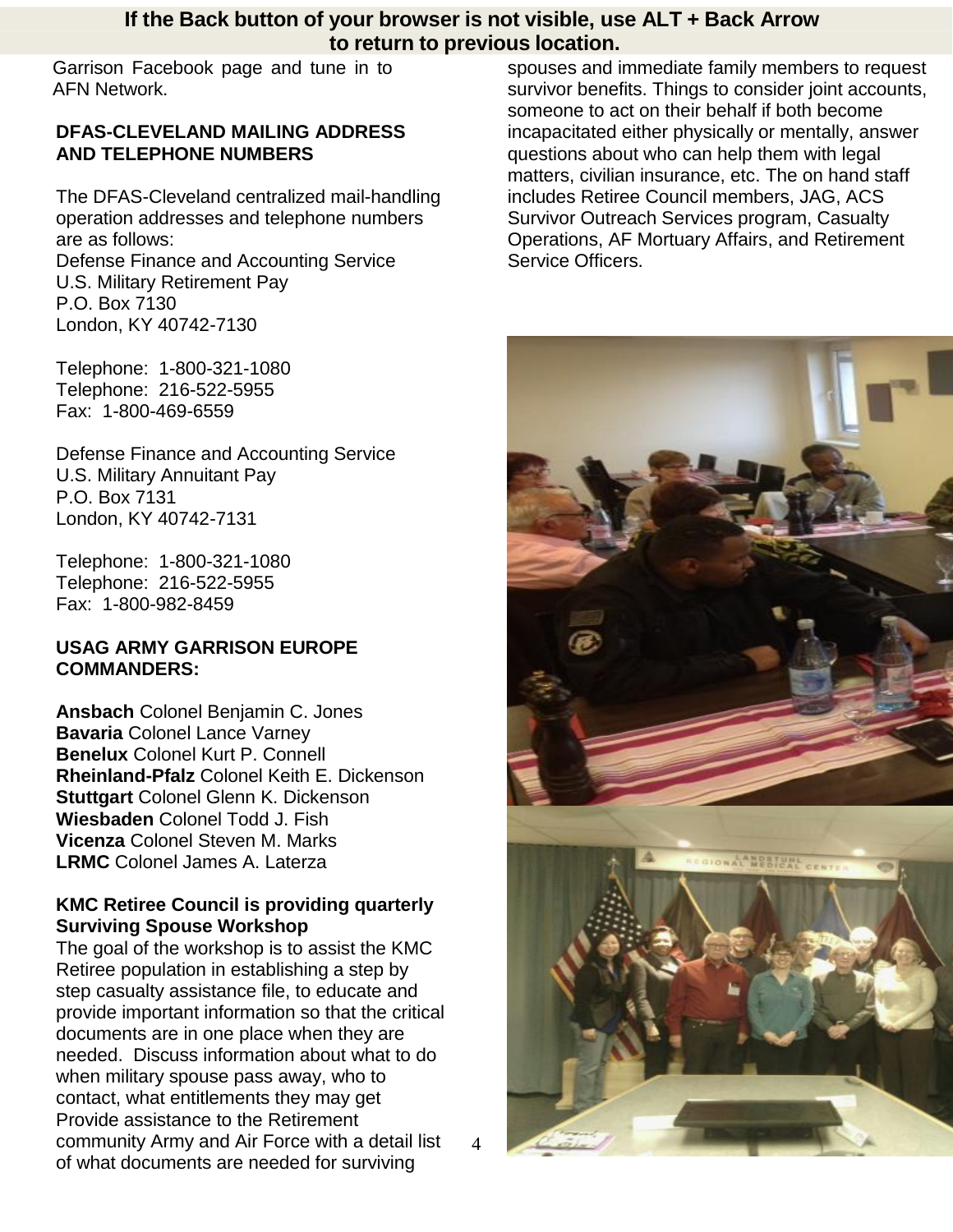If you have any questions, please contact your nearest RSO.

# <span id="page-6-0"></span>**PROBLEMS WITH APO ADDRESSES**

Many retirees maintain an APO mailing address for both DFAS-Cleveland and DOD civilian pay. That in itself is not a problem. The problem is the way the address is written. The address should not have anything other than the following items in the address: CMR, Box number, and APO number. There should not be a city, location, or other identifying feature indicated.

Here is a sample of a properly addressed APO address:

CMR 467, BOX-R 0001 APO AE 09096-0001

Here is a sample of an improperly addressed APO address:

Wiesbaden Army Post Office USAREUR IG **Office** CMR 467, BOX 0001 APO AE 09096-0001 Wiesbaden, Germany

Adding the additional items could cause a delay in delivering your mail. Also, if the address includes a German city or location, the marked item could be subject to German customs control.

Postal code plus-4 addresses should be used when addressing an APO box number. If you do not know your plus 4 postal code, ask your local community mail-service center for assistance.

# **RETIREE BULLETIN BY E-MAIL**

The IMCOM-Europe Retiree Bulletin is issued only by e-mail. IMCOM-Europe stopped hard- copy mailings in June 2013. If you did not receive a copy by email, please contact your local retiree council or RSO.

# **RETIREE INFO LIST SERVER**

The Retiree Info List Server is a means of automatically receiving e-mail containing information of interest to retired Soldiers and their families and survivors living in Europe. If you do not receive postings but would like to, you can subscribe to the Retiree Info List Server by clicking on the Subscribe Here link at the lower right-hand corner of the USAREUR G1 website *<http://www.eur.army.mil/g1/>* and following the instructions that come up. Should you later decide you no longer want to receive postings, follow the instructions for unsubscribing, which are provided at the bottom of each posting.

# **DD-214 NOW ONLINE!**

It's official - DD-214s are NOW Online. The National Personnel Records Center (NPRC) has provided the following website for veterans to gain access to their DD-214s online: <http://vetrecs.archives.gov/>or try [http://www.archives.gov/veterans/military](http://www.archives.gov/veterans/military-service-records/)[service-records/](http://www.archives.gov/veterans/military-service-records/) 

This may be particularly helpful when a veteran needs a copy of his DD-214 for employment purposes. NPRC is working to make it easier for veterans with computers and Internet access to obtain copies of documents from their military files. Military veterans and the next of kin of deceased former military members may now use a new online military personnel records system to request documents. Other individuals with a need for documents must still complete the Standard Form 180, which can be downloaded from the online web site. Because the requester will be asked to supply all information essential for NPRC to process the request, delays that normally occur when NPRC has to ask veterans for additional information will be minimized. The new web-based application was designed to provide better service on these requests by eliminating the records centers mailroom and processing time. Please pass this information on to former military personnel you may know and their dependents.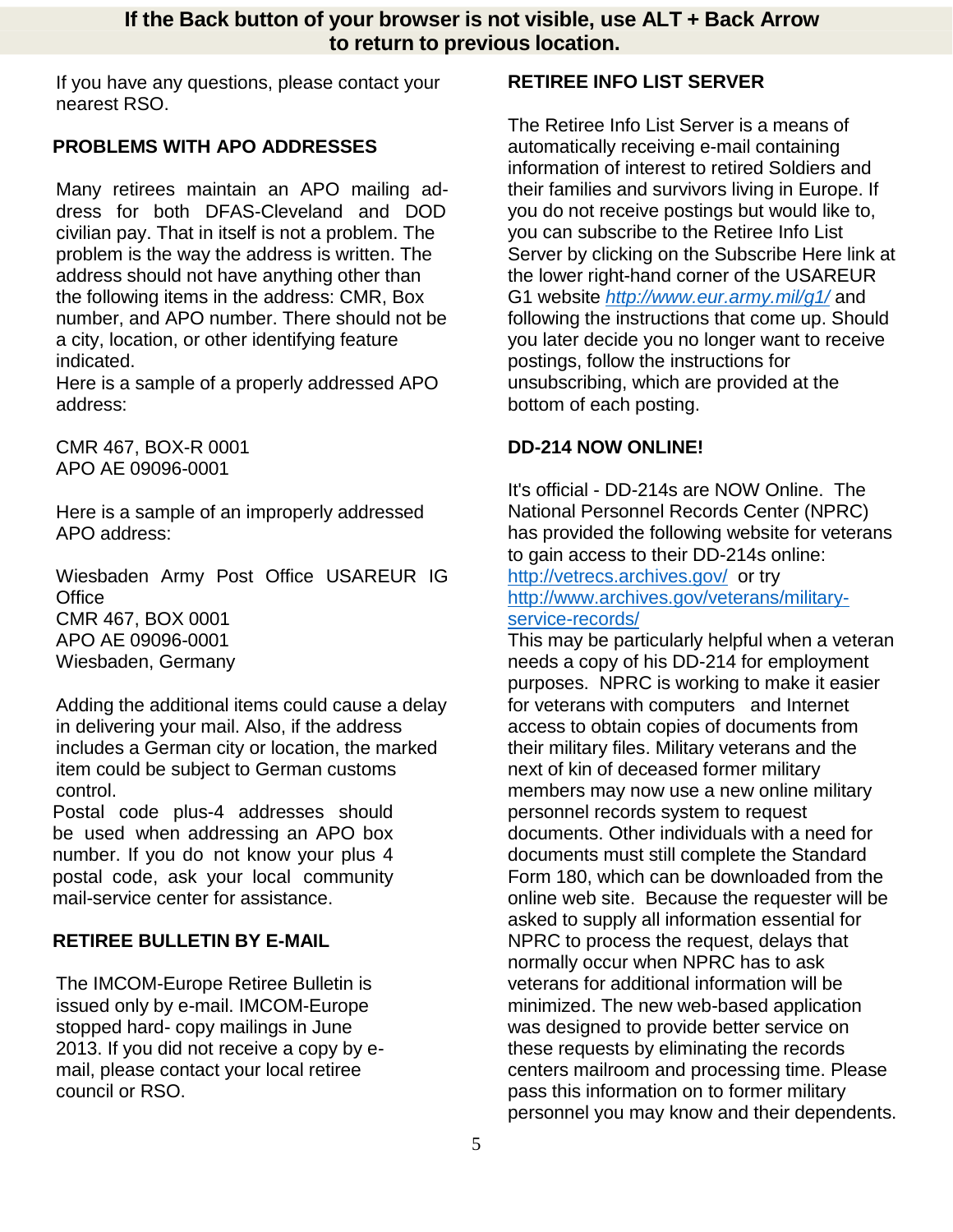# **UPDATE DEERS WHEN YOU HAVE A LIFE CHANGE**

The Defense Enrollment Eligibility Reporting System (DEERS) is the database for all active duty, National Guard and Reserve and retired service members worldwide, their family members and others who are eligible for military benefits, including TRICARE. The Department of Defense uses the information in your DEERS record to determine your eligibility shows in DEERS when your records are up to sponsors (or sponsor-appointed individuals with valid power of attorney) can add family members in DEERS. When there is a change in information, each family member's DEERS record must be updated separately. Family members age 18 and older may update their own contact information. For more information, visit [www.tricare.mil/deers.](http://www.tricare.mil/deers)

# **SUBJECT: Fiscal Year 2017 National Defense Authorization Act Impact on Retired Soldiers, their dependents and Survivors**

**Section 671** – Recovery of Amounts Owed to the United States by Members of the Uniformed Services. Debt to the government through no fault of the member, to include retired members due to overpayment of pay or allowances and settlement of member's account will not collected unless the recovery of the indebtedness started before the end of the 10 year period beginning on the date on which the indebtedness was incurred.

**Not later than 1 JAN 18, the Secretary of Defense shall establish a cost sharing, self-managed, and preferredprovider network option called TRICARE Select.** Eligible beneficiaries will not have restrictions on their choice of health care providers. Cost sharing fees based on calendar year 2018 under TRICARE Select for Retired Members in receipt of retired pay or retainer pay but

are not yet eligible for Medicare as stated in the NDAA 2017 are as follows:

| <b>TRICARE Select</b>                                       |                          | <b>Individual</b>         | <b>Family</b>                                                |  |
|-------------------------------------------------------------|--------------------------|---------------------------|--------------------------------------------------------------|--|
| <b>Annual Enrollment</b>                                    |                          | \$450                     | \$900                                                        |  |
| Annual                                                      | <b>Network</b>           | \$150                     | \$300                                                        |  |
| <b>Deductible</b>                                           | Out of<br><b>Network</b> | \$300                     | \$600                                                        |  |
|                                                             |                          |                           |                                                              |  |
| <b>TRICARE Select</b>                                       |                          | <b>Network</b>            | Out of<br><b>Network</b>                                     |  |
| Annual Catastrophic Cap                                     |                          | \$3,500                   |                                                              |  |
| <b>Outpatient Visit Civilian</b>                            |                          | \$25 Primary<br>Care      |                                                              |  |
|                                                             |                          | \$40<br>Specialty<br>Care | 25%                                                          |  |
| <b>ER Visit Civilian</b>                                    |                          | \$80                      |                                                              |  |
| <b>Urgent Care Civilian</b>                                 |                          | \$40                      |                                                              |  |
| <b>Ambulatory Surgery Civilian</b>                          |                          | \$95                      |                                                              |  |
| <b>Ambulance Civilian Network</b>                           |                          | \$60                      |                                                              |  |
| <b>Durable Medical Equipment</b><br><b>Civilian Network</b> |                          | 20%                       |                                                              |  |
| <b>Inpatient Visit Civilian</b>                             |                          | \$175 per<br>admission    | 25%                                                          |  |
| <b>Inpatient Skilled</b><br>Nursing/Rehab Civilian          |                          | \$50 per day              | Lesser of<br>\$300 per<br>day or 20%<br>of billed<br>charges |  |

**TRICARE- eligible individuals are now eligible to be covered under the Federal Employees Dental Program. TRICAREeligible individuals include the following**:

a) Members who are entitled to retired pay

b) Members of the Retired Reserve that are under age 60

- c) Eligible dependents of the above two
- d) Surviving spouse and eligible child
- 6 dependents of a deceased retired member or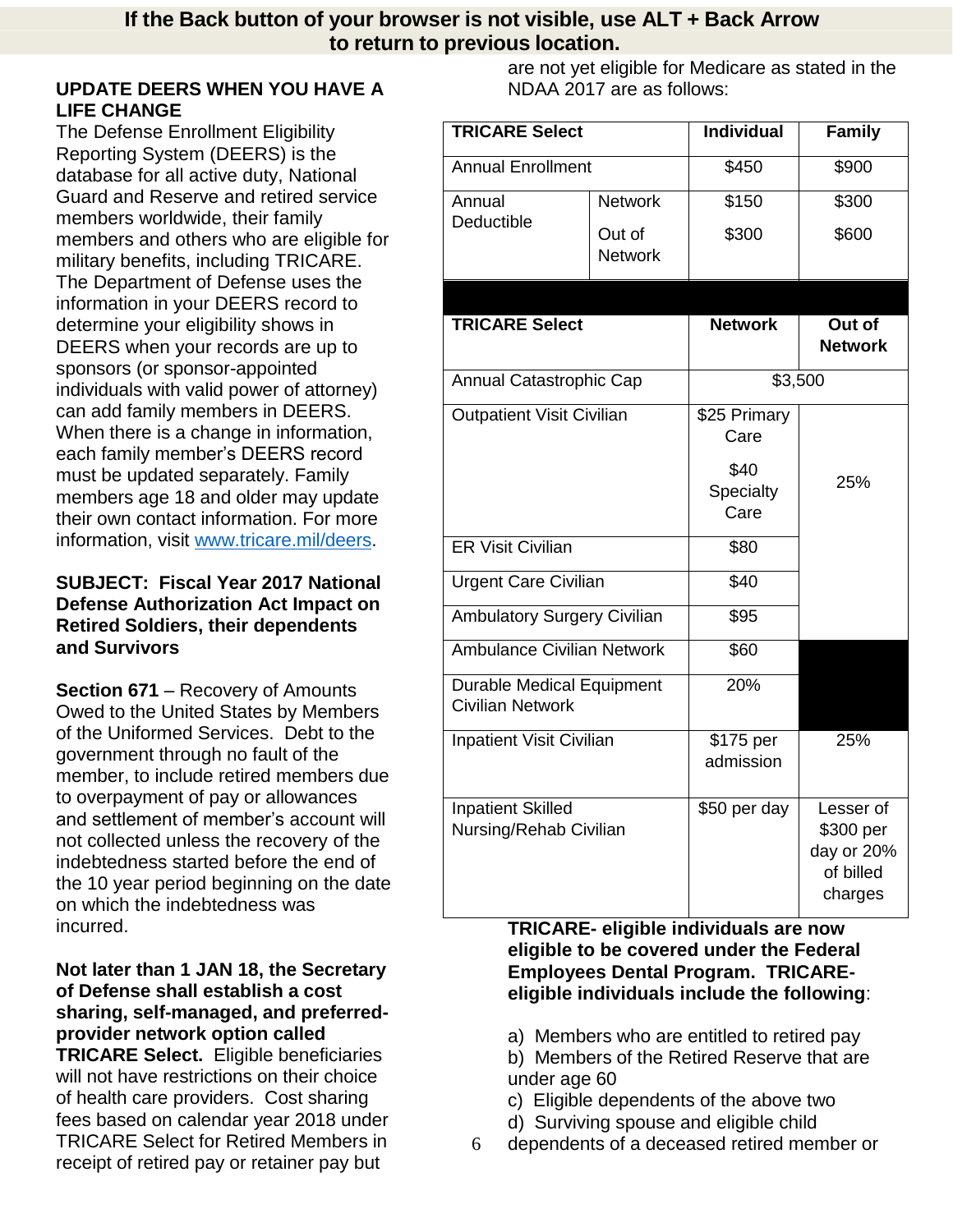member as described above e) Surviving spouse and eligible child dependents of a deceased member who dies while on active duty after: becoming eligible to receive retired pay, qualifying for retired pay except the member has not applied for or been granted that pay or completing 20 years of active service but before the member is eligible to retire as a commissioned officer because the member has not completed 10 years of active commissioned service. f) Surviving spouse and eligible child dependents of a deceased member who died while on active duty for a period of more than 30 days but who are not eligible for dental benefits under section 1076c of title 10 USC. 7 October 2015)

# **Do you use My Pay Account?**

# **How to Create Your my Pay Account**

To get started on *[my Pay](http://mypay.dfas.mil/mypay.aspx)*, use these instructions.

#### **Request a Temporary Password**

#### **1.** Go to [https://mypay.dfas.mil](https://mypay.dfas.mil/)

**2.** Click "Forgot or Need a Password?" **3.** Enter your Social Security Number and click "Yes" button on the bottom right

**4.** Choose "mail to my address of record with Military Retired" and click "Send me a Password." Or if you have a valid email address in my Pay, you can choose to have it emailed to you.

#### **Create a Permanent Password and Login ID**

1. After you receive your temporary password, return to my Pay and click "Create an Account"

2. Enter your Social Security Number and temporary password, and click "Accept/Submit"

3. You will be prompted to create a permanent Login ID and password.

4. Select eight security questions that you can answer later if you forget your password and need to reset it. Click "Submit Questions."

5. Answer each question and click "Submit Answers."

6. Select "Main" in the upper right corner of the page to begin using my Pay.

If You Do Not Receive a Temporary Password

1. You should receive your temporary password in 10 business days by mail or 2 hours by email.

2. If you don't, you will need to have your mailing address updated.

3. Review our instructions for updating your address.

4. Once your address is corrected, request another temporary password using the steps above.

# **LANDSTUHL NEWS**

The Landstuhl Regional Medical Center's (LRMC) website provides great information about their services, especially about Relay Health, Patient Transfer Center, and Specialty CareServices.

<http://rhce.amedd.army.mil/landstuhl/>

# **DFAS ADDRESS CHANGES**

For Retired Pay: Defense Finance and Accounting Services U.S. Military Retired Pay 8899 E 56th Street Indianapolis, IN 46249-1300 Annuitant Pay: Defense Finance and Accounting Services U.S. Military Annuitant Pay 8899 E 56th Street Indianapolis, IN 46249-1300